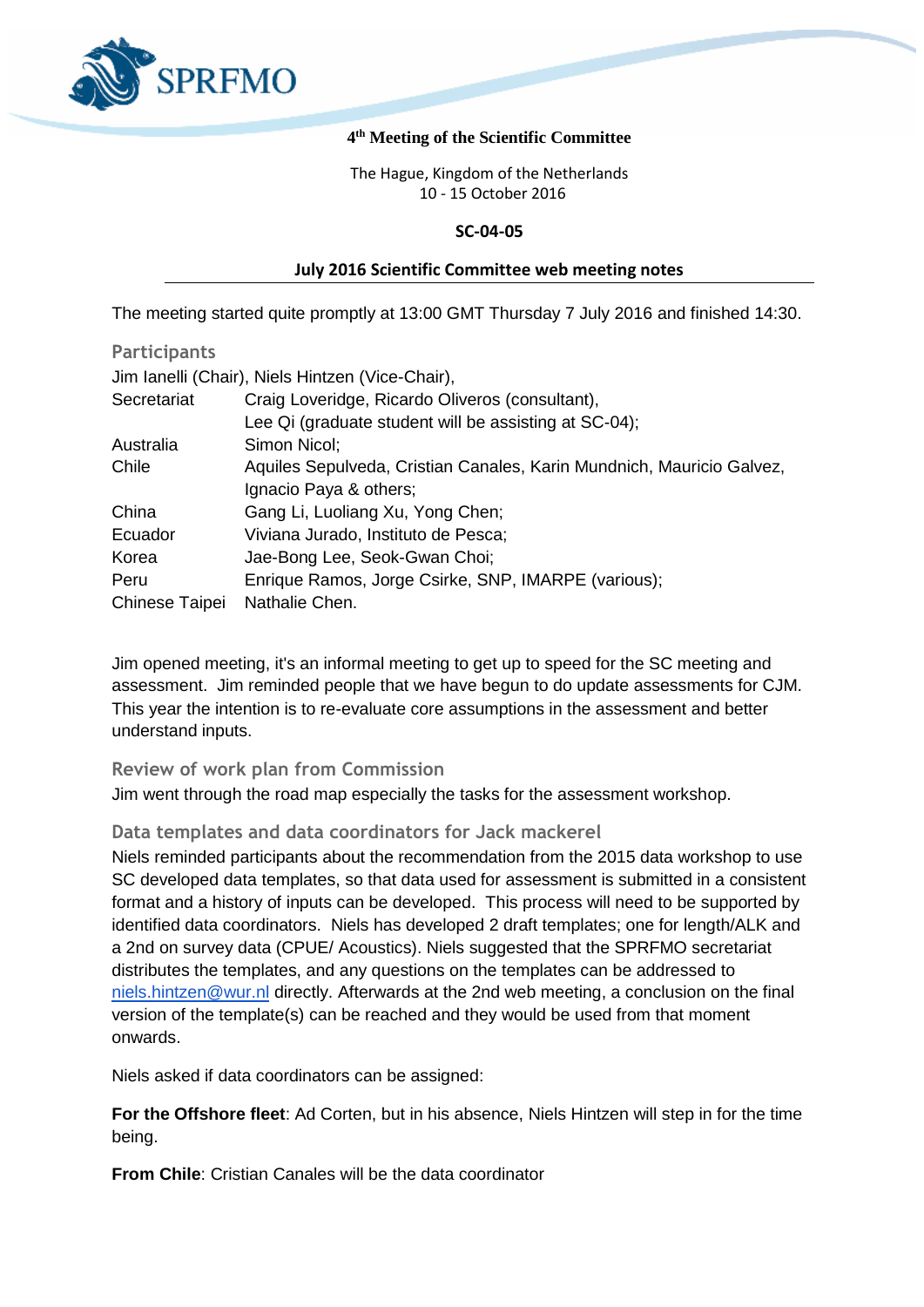## **From Peru:** Enrique Ramos will be the data coordinator

Craig noted that other participants in the offshore fleet will also need to complete the templates and forward them onto the offshore coordinator.

• Action point - the Secretariat to circulate the 2 draft templates along with a timeline and proposed process for submission of assessment input data

#### **Acoustic group progress**

Jim opened the floor for any comments. Niels said that he had spoken with Francois and that they had wanted to do a target strength workshop but it had not gone ahead. They might organise a workshop in September focussing on target strength. If the target strength formula changes then that would have an effect on the acoustic time series.

# **Chilean international otolith workshop: potential impact on assessment**

Ignacio Paya noted that 2 workshops were conducted and protocols developed including daily rings. Jorge (Peru) noted that representatives from Peru were unable to attend the workshops due to budgetary constraints and that the daily results indicated that the growth rate of jack mackerel might even be higher than they had believed. He thought the issue would need further discussion at the SC.

Mauricio stressed the importance of these workshops and hoped that members would be able to support future efforts by making sure their experts were able to attend. Jim reminded the meeting that there was provision in the budget for SC funds to be used to support participation in important intersessional activities (like the age/growth workshops).

## **Stock structure hypotheses**

Cristian posed a question about how the model had been changed. Jim clarified that the model had been improved so that the results of single-stock hypothesis runs could be generated using the same code as that for the alternative 2-stock hypothesis.

Jim indicated that the SC will need a careful look at the 2-stock hypothesis as implemented in the model. Peru would like to see more active discussion on the merits of both hypotheses, but is comfortable maintaining the process that has been used in previous years as are Chile. Yong Chen suggested that the competing hypotheses can be used as a way of assessing risk.

#### **Squid assessment**

Mauricio asked how we will address the request to consider the level of detailed data required for stock assessment of squid. Jorge responded and referred to CMM 4.02 1e) "provide data at a level sufficient for effective stock assessment" - Peru intends to provide a methods paper on Squid. China will present an information paper on Squid age/growth/CPUE/biology. Chile will also present a national report on squid fishing in Chile

## **Orange roughy**

Jim spoke about an email that Martin Cryer (NZ) had written saying they would build on last year's work using a bayesian model. Martin also noted that there was still a bit of work needed before CMM 4.03 (bottom fishing) would be able to be fully reviewed. New Zealand